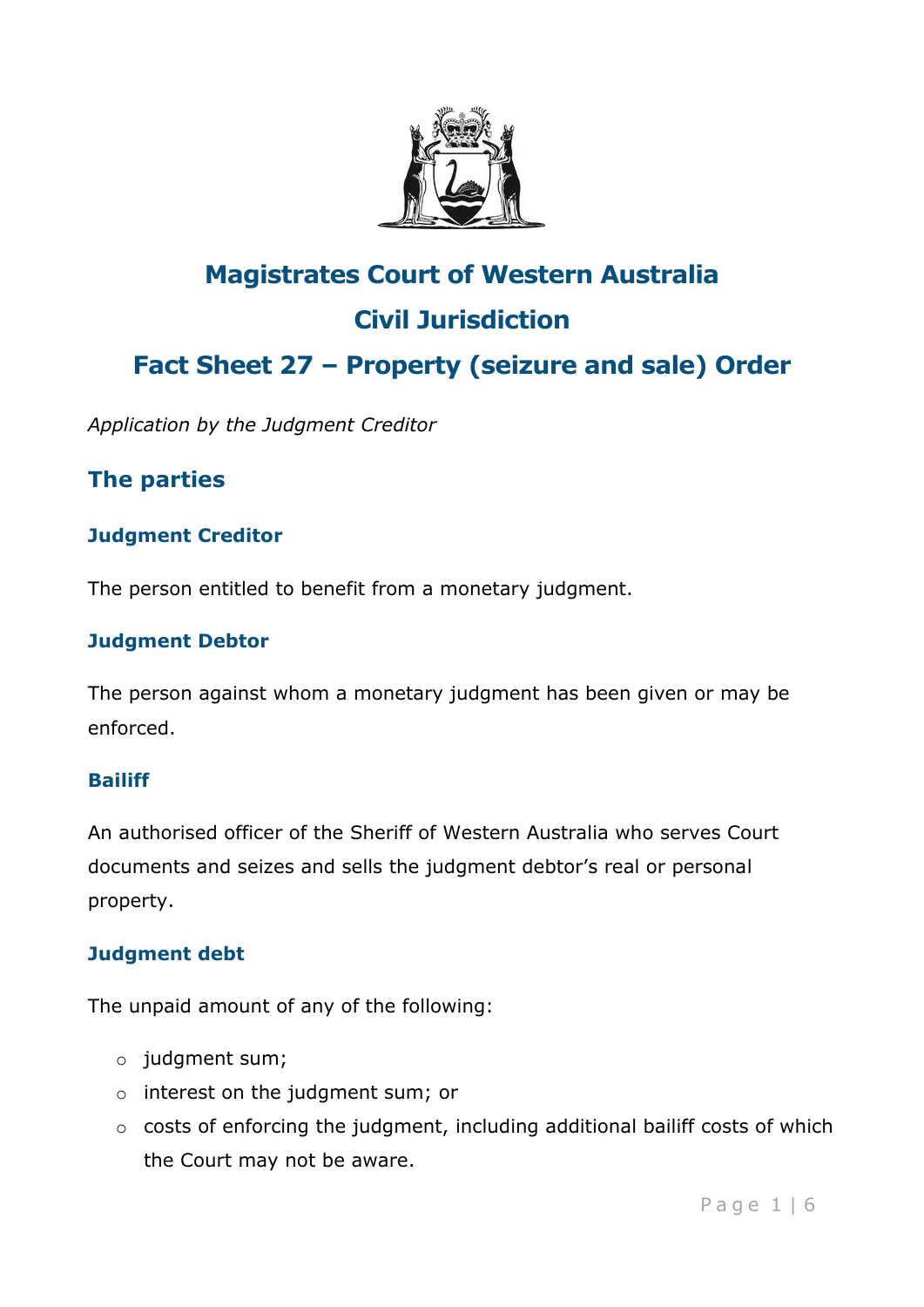## **What is a property (seizure & sale order) order?**

A property (seizure & sale) order authorises a bailiff to seize and sell as much of the judgment debtor's real or personal property as necessary to satisfy the judgment debt wholly or partially.

## **How a judgment creditor applies for a property (seizure & sale) order**

Complete and lodge **Form 6 – Application or Request to A Court** and pay the prescribed fee, which includes the bailiff's enforcement fees. Enforcement fees may vary based upon various factors including the number of enforcement attempts made and the distance travelled to execute the enforcement process. Please refer to the Civil Judgment Enforcement Regulations 2005 for the full list of fees.

This form is available from the Magistrates Court website: [www.magistratescourt.wa.gov.au.](http://www.magistratescourt.wa.gov.au/)

## **Enforcing a property (seizure & sale) order**

Can only be enforced by the Sheriff or a Bailiff appointed by the Sheriff.

### **Relationship between the bailiff and the judgment creditor**

You need to instruct the bailiff to enforce the judgment by applying for the property (seizure & sale) order. Upon lodgement of the application the Court will send the order to the Bailiff for execution.

At any time you can instruct the bailiff to stop enforcement and return the order to Court.

Otherwise, the control of the enforcement process is in the hands of the bailiff and you need to respond to all requests from the bailiff. Should you not respond to a request from the bailiff the order may be returned to the Court.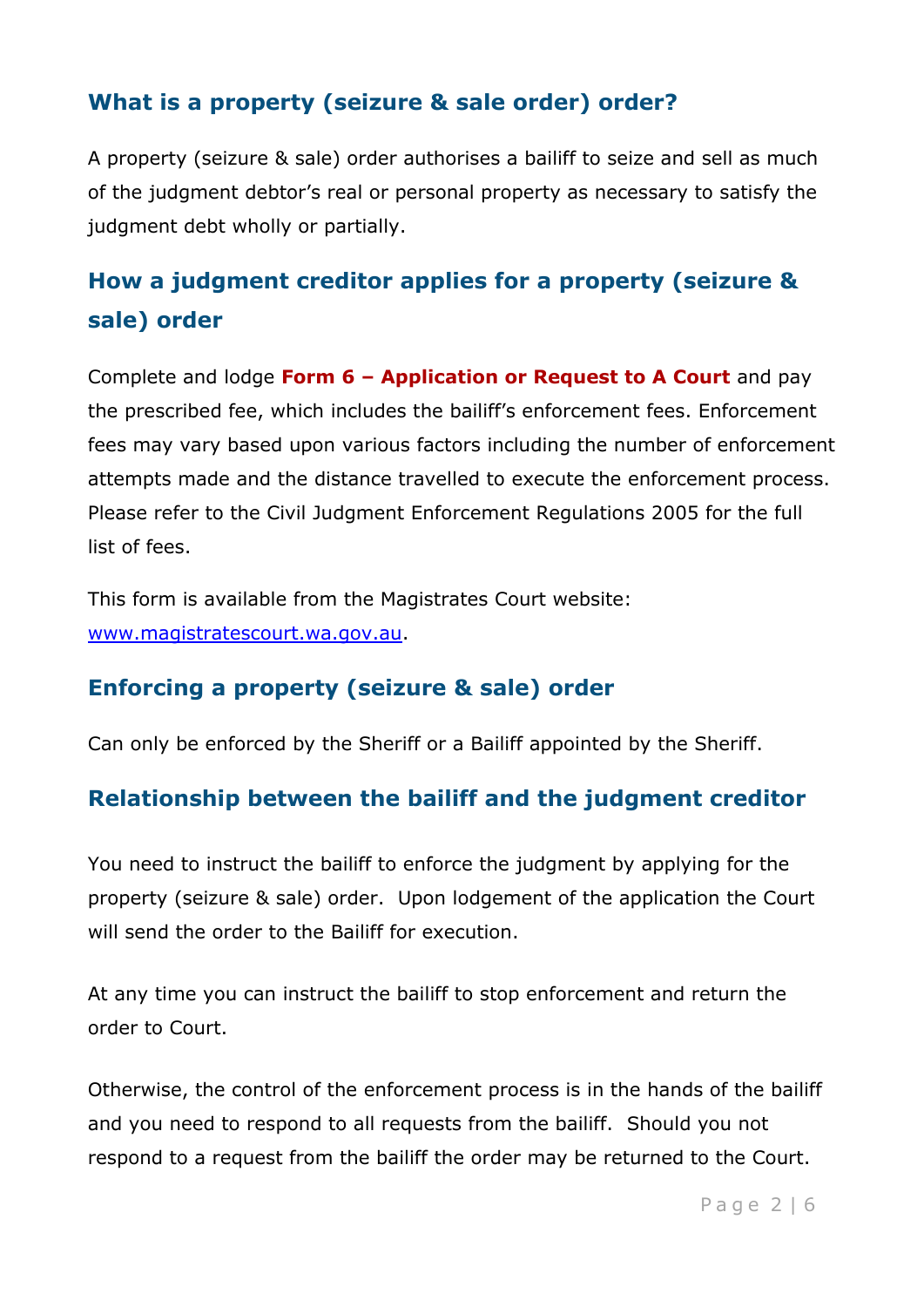## **How long does a property (seizure & sale) order last?**

The property (seizure & sale) order is effective for **12 months** from the date the order is made.

A property (seizure & sale) order for real property is effective for 12 months, however the saleable period is 6 months. The judgment creditor must register the PSSO with Landgate for the 6 month period to commence.

To extend the PSSO, you must apply to the Court before the order expires.

Complete and lodge **Form 7 – Application** and supporting **Form 2 – General Form of Affidavits**.

To extend the saleable period of the PSSO, you must apply to the Court before the order expires.

Complete and lodge **Form 23 – Application** and supporting **Form 2 – General Form of Affidavit**.

These forms are available from the Magistrates Court website: [www.magistratescourt.wa.gov.au.](http://www.magistratescourt.wa.gov.au/)

### **What property cannot be seized?**

The following personal property **cannot** be seized or sold:

- o Wearing apparel of the judgment debtor to the value of \$1,250.
- o Wearing apparel of a dependant of the judgment debtor to the value of \$1,250.
- o Family diaries, photographs and portraits.
- o Medical and dental aids and equipment.
- $\circ$  Kitchen, dining furniture and implements up to a value of \$1,250.
- o Bedroom furniture and bedding up to a value of \$500.
- o Bedroom furniture and bedding of the judgment debtor's dependents up to a value of \$200.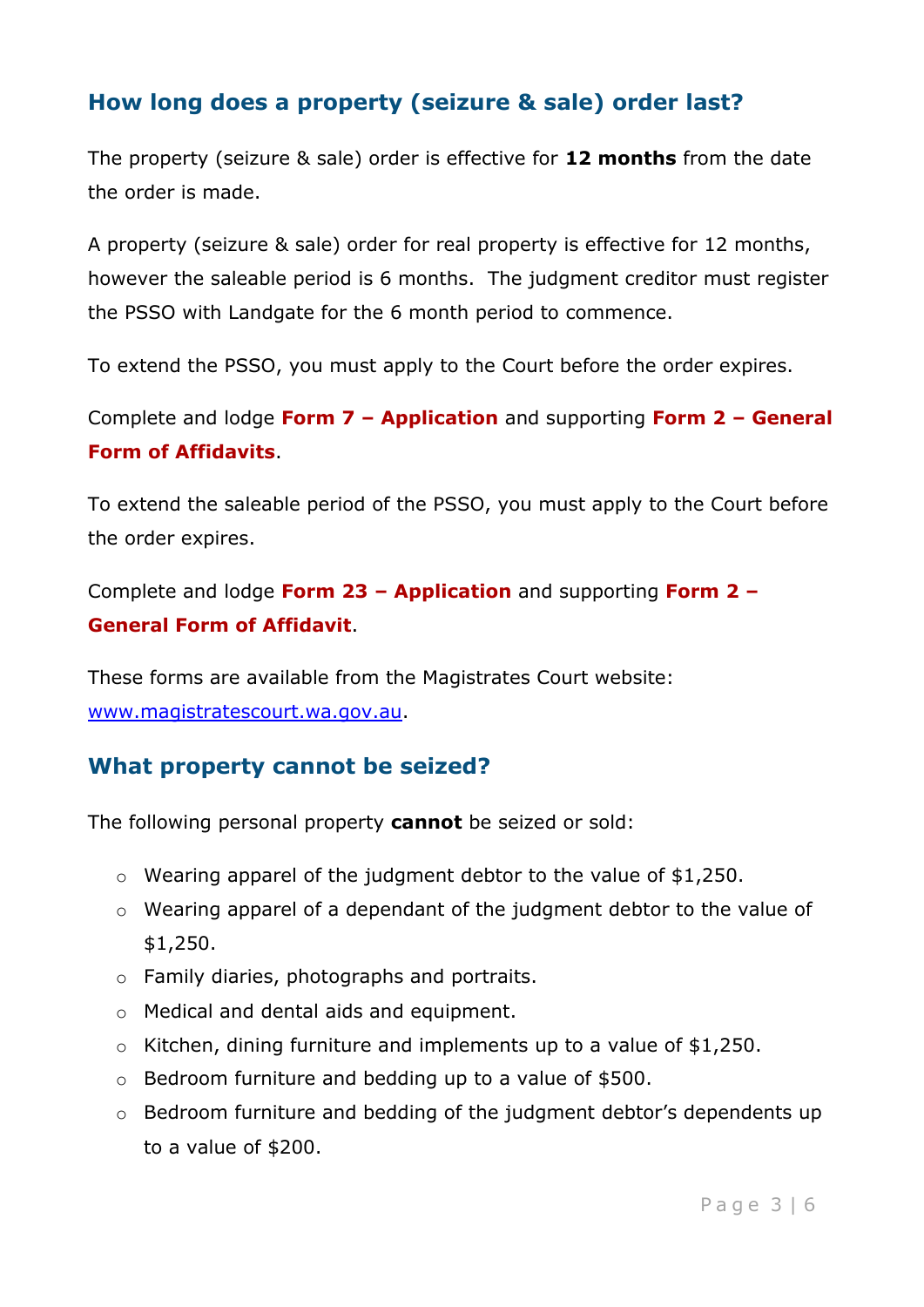- $\circ$  Laundry equipment up to a value of \$200.
- o Electrical goods used for family entertainment to a value of \$300.
- o Books, software, computers and other equipment, used by a dependant of the judgment debtor for educational purposes to the value of \$3,000.
- o Ordinary tools of trade, plant and equipment, professional instruments and reference books to the value of \$2,500, which are used by the judgment debtor to earn income by personal exertion.

A judgment debtor's saleable interest in any real estate property must not be sold unless the bailiff is satisfied that the sale of personal property will not be sufficient to satisfy the judgment. You should include an address in your application at which the bailiff may be able to seize personal property.

This does not prevent you making an application to have both personal and real property being sold at the same time.

A bailiff will do the following with the judgment debtor's personal property until it is sold:

- $\circ$  Leave the property with the judgment debtor for safekeeping. This enables the judgment debtor to continue to use the property.
	- i. The property must not be moved without the prior consent of the bailiff;
	- ii. Custody or possession of the property must not be given to another person without the prior consent of the bailiff; or
- o After seizure, remove the property and arrange storage at another location.

Unless the judgment debt has been paid, including all enforcement costs and interest, the bailiff will then sell the property.

It is a criminal offence to hinder or defeat the seizure of goods by removing, concealing or disposing of the seized goods. If a judgment debtor does so, they may be imprisoned for 12 months and fined \$12,000.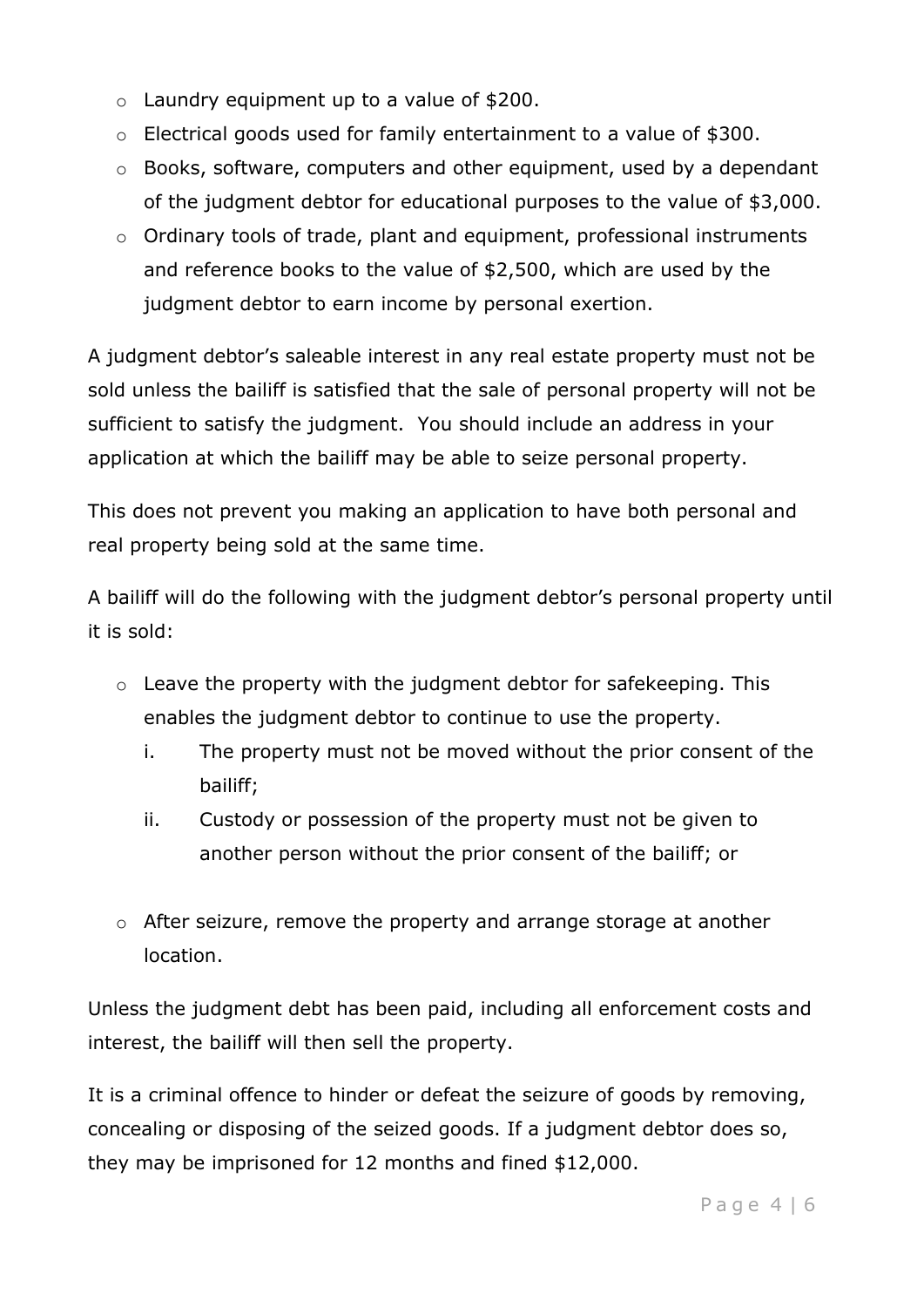## **The judgment debtors options**

If a judgment debtor does not want their property seized and sold by the bailiff they can:

#### **Pay the debt**

The fastest, cheapest and simplest way to stop the bailiff selling property is to pay the debt and costs in full.

#### **Enter into an arrangement**

If you and the judgment debtor make arrangements for payment of the debt, you need to instruct the bailiff to return the property (seizure & sale) order to the Court.

**NB:** Before making arrangements, **all outstanding bailiffs' costs must be paid.**

## **How does the judgment debtor apply to have enforcement suspended?**

An application for enforcement to be suspended must be lodged with the Court registry where the judgment was given.

The Court can only make a suspension order if it is satisfied that the judgment debtor is unable to pay the judgment debt or there are special circumstances that justify doing so.

## **What is an interpleader application?**

When another person claims the property seized by the bailiff belongs to them and not to the judgment debtor.

#### **See Fact Sheet: No. 29 - Interpleader Proceedings**